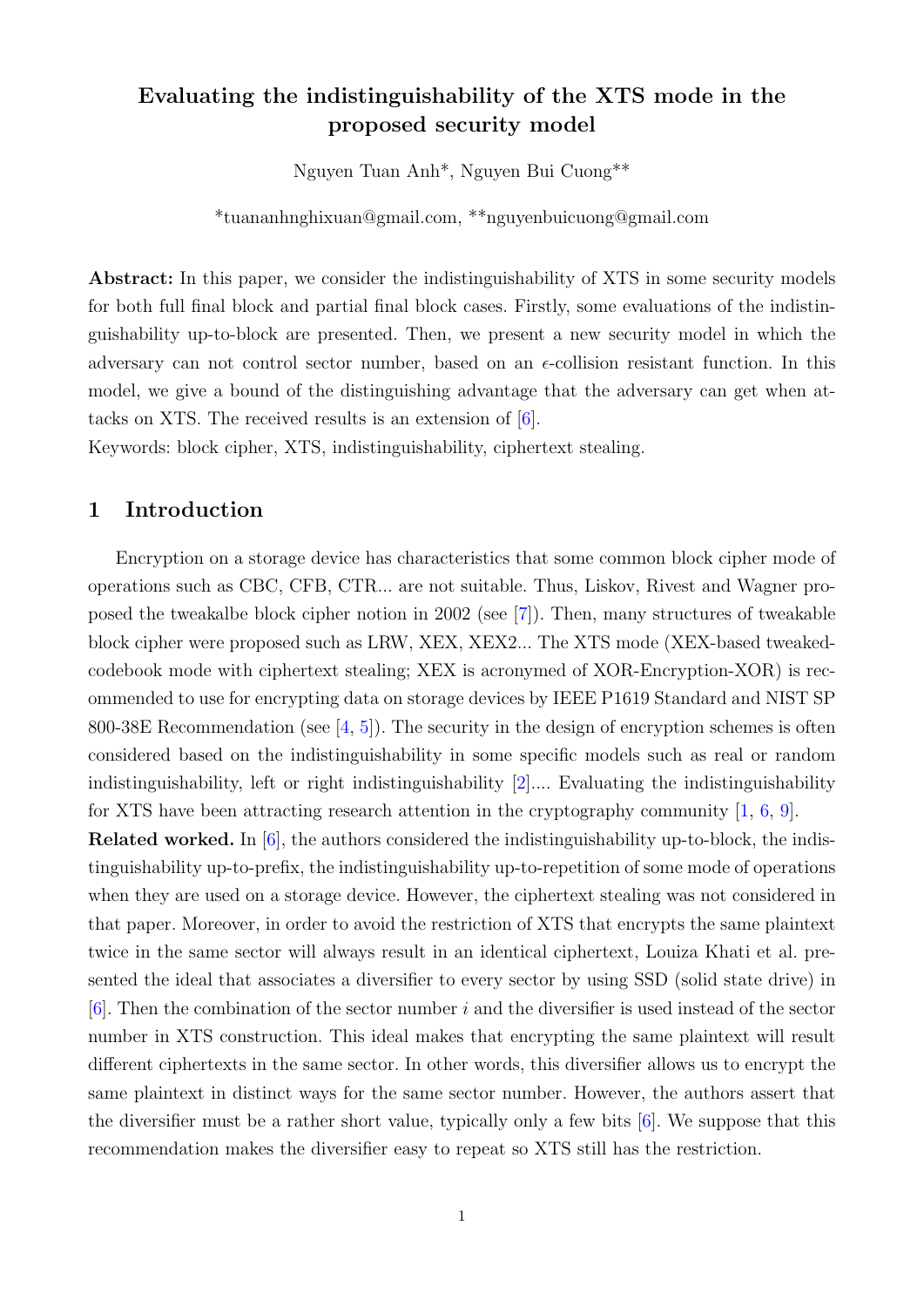Our contributions. In this paper, firstly, we consider the security of XTS with the indistinguisability up-to-block [\[6\]](#page-10-0) in the case using ciphertext stealing. Then, we generalize the ideal that associates a random variable to every sector in  $[6]$  by using an  $\epsilon$ -collision resistant function. Moreover, we evaluate the distinguished advantage of the adversary that attacks on XTS in two above models.

Outline. This paper is organized as follows. In Section 2, we represent some related notions. In Section 3, we evaluate the indistinguishability up-to-block of the XTS mode. In Section 4, we evaluate the indistinguishability of the XTS mode in the proposed security model. Finally, some conclusions are given.

#### 2 Preliminaries

In 2002, the definition of tweakable block cipher was proposed by Liskov, Rivest and Wagner [\[7\]](#page-10-1) has the signature:  $\tilde{E}$ :  $\{0,1\}^k \times \mathcal{T} \times \{0,1\}^n \to \{0,1\}^n$ . A tweakable block cipher has the new input, which is called tweak, beside a key and a plaintext. Thus, a tweakalbe block cipher takes three inputs: a key  $K \in \{0,1\}^k$ , a tweak  $T \in \mathcal{T}$ , and a plaintext  $M \in \{0,1\}^n$  to produce as ouput a ciphertext  $C \in \{0,1\}^n$ .

Firstly, we consider the security of a tweakalbe block cipher under chosen plaintext attack (abbreviate as tcpa). Let  $\tilde{E}: K \times T \times \mathcal{X} \to \mathcal{X}$  be a fix tweakalbe block cipher. Consider an adversary that has access to an oracle which is a function  $g : \mathcal{T} \times \mathcal{X} \to \mathcal{X}$  is determined by one of the following two cases:

World 0: A tweakable random permutation  $\tilde{\Pi}(\cdot, \cdot)$  where  $\tilde{\Pi}$  is a family of independent random permutation parameterized by T which denotes  $\tilde{\Pi}(T, \cdot)$ .

World 1: A function is chosen randomly from the family functions  $\tilde{E}$  that means a key  $K \xleftarrow{\$} \mathcal{K}$ and takes  $g(\cdot, \cdot) \leftarrow \tilde{E}_K(\cdot, \cdot)$ .

**Definition 1** (see [\[8\]](#page-10-7)) Let  $\tilde{E}$  :  $K \times T \times X \rightarrow X$  be a tweakable block cipher and A be a probabilistic polynomial-time algorithm takes an oracle for a function  $g : \mathcal{T} \times \mathcal{X} \rightarrow \mathcal{X}$ , and returns a bit. We consider two experiments:

| $Experiment {\bm{Exp}}^{tcpa-1}_{\tilde F}(A)$ | $Expressionent {\bm{Exp}}_{{\tilde{\bm{r}}}}^{tcpa-0}(A)$ |
|------------------------------------------------|-----------------------------------------------------------|
| $K \overset{\$}{\leftarrow} \mathcal{K}$       | $\parallel \Pi$ is a tweakable random permutation         |
| $b \leftarrow A^{E_K(\cdot, \cdot)}$           | $  b \leftarrow A^{\Pi(\cdot, \cdot)}$                    |
| Return b                                       | Return b                                                  |

The tcpa advantage of A is defined as

$$
Adv_{\tilde{E}}^{tcpa}(A) = |Pr[Exp_{\tilde{E}}^{tcpa-1}(A) = 1] - Pr[Exp_{\tilde{E}}^{tcpa-0}(A) = 1]|.
$$

Then, the tcpa advantage function in the attack on  $\tilde{E}$  is defined as

$$
Adv_{\tilde{E}}^{tcpa}(t,q) = \max_{A \in \mathcal{A}(t,q)} Adv_{\tilde{E}}^{tcpa}(A),
$$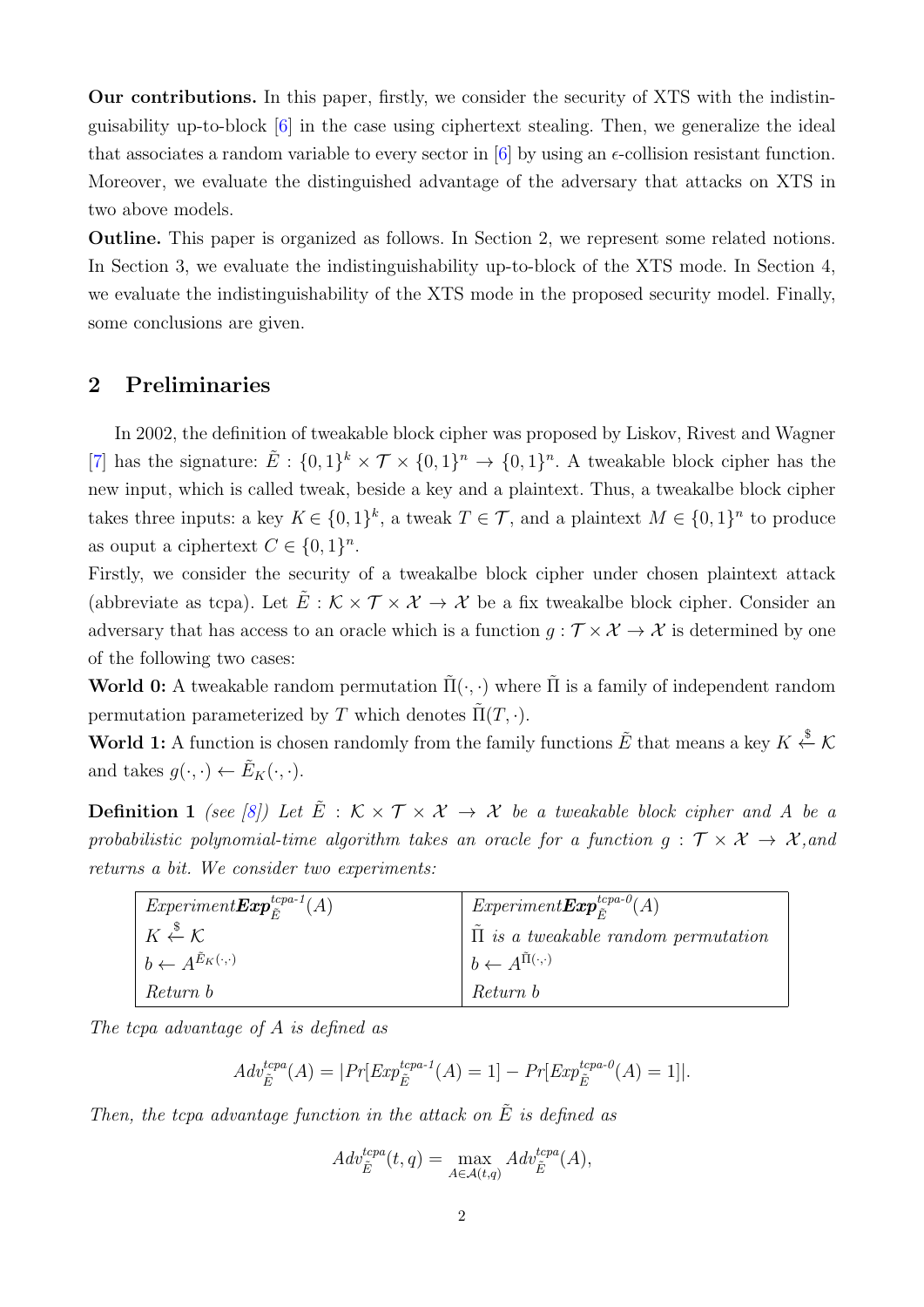where  $A(t, q)$  is the set of all adversary making at most q oracle queries and running in time at most t.

In order to prove security models, we define a tweakable block cipher  $\hat{E}$  is  $(t, q, \epsilon)$ -tcpa security if  $\operatorname{Adv}_{\tilde{E}}^{\text{tcpa}}(t,q) \leq \epsilon.$ 

Next, we consider the security of a tweakalbe block cipher under chosen ciphertext attack (abbreviate as tcca). Let  $\tilde{E}$  :  $\mathcal{K} \times \mathcal{T} \times \mathcal{X} \to \mathcal{X}$  be a fix tweakalbe block cipher. Consider an adversary that has access to an oracle which is a function  $g : \mathcal{T} \times \mathcal{X} \to \mathcal{X}$  and its inverse is determined by one of the following two cases:

World 0: A tweakable random permutation  $\tilde{\Pi}(\cdot,\cdot)$  and  $\tilde{\Pi}^{-1}(\cdot,\cdot)$  where  $\tilde{\Pi}$  is a family of independent random permutation parameterized by T which denotes  $\Pi(T, \cdot)$ .

World 1: A function is chosen randomly from the family functions  $\tilde{E}$  and the corresponding decryption function, that means a key  $K \xleftarrow{\$} \mathcal{K}$  and takes  $g(\cdot,\cdot) \leftarrow \tilde{E}_K(\cdot,\cdot), g(\cdot,\cdot)^{-1} \leftarrow \tilde{D}_K^{-1}(\cdot,\cdot)$ .

**Definition 2** (see [\[8\]](#page-10-7)) Let  $\tilde{E}$  :  $K \times T \times X \rightarrow X$  be a tweakable block cipher and A be a probabilistic polynomial-time algorithm takes an oracle for a function  $g : \mathcal{T} \times \mathcal{X} \to \mathcal{X}$  and its inverse,and returns a bit. We consider two experiments:

| $Expressionent{\bm{Exp}}_{\tilde{F}}^{tcca\text{-}1}(A)$                | $Expressionent {\bm{Exp}}_{{\tilde{F}} }^{tcca-O}(A)$                          |
|-------------------------------------------------------------------------|--------------------------------------------------------------------------------|
| $K \overset{\$}{\leftarrow} \mathcal{K}$                                | $\parallel$ $\Pi$ is a tweakable random permutation                            |
| $\phi \leftarrow A^{\tilde{E}_K(\cdot,\cdot),\tilde{D}_K(\cdot,\cdot)}$ | $  b \leftarrow A^{\tilde{\Pi}(\cdot, \cdot), \tilde{\Pi}^{-1}(\cdot, \cdot)}$ |
| Return b                                                                | Return b                                                                       |

The tcca advantage of A is defined as

$$
Adv_{\tilde{E}}^{tcca}(A) = |Pr[Exp_{\tilde{E}}^{tcca-1}(A) = 1] - Pr[Exp_{\tilde{E}}^{tcca-0}(A) = 1]|.
$$

Then, the tcca advantage function in the attack on  $\tilde{E}$  is defined as

$$
Adv_{\tilde{E}}^{tcca}(t,q) = \max_{A \in \mathcal{A}(t,q)} Adv_{\tilde{E}}^{tcca}(A),
$$

where  $A(t, q)$  is the set of all adversary making at most q oracle queries and running in time at most t.

Simillar to Definition 1, we define a tweakable block cipher  $\tilde{E}$  is  $(t, q, \epsilon)$ -tcca security if  $\text{Adv}_{\tilde{E}}^{\text{tca}}(t, q) \leq$  $\epsilon$ .

The XEX2-AES block cipher is used in NIST SP 300-38E Recommendation [4] has LRW construction [2] where the underlying block cipher is AES. In this paper, we describe the general definition for the XEX2 block cipher with an arbitrary underlying block cipher E.

**Definition 3** Let E be an arbitrary block cipher:  $K \times \{0,1\}^n \rightarrow \{0,1\}^n$ . The XEX2 tweakable block cipher:  $\{0,1\}^k \times \{0,1\}^n \times [0..2^n-2] \times \{0,1\}^n \to \{0,1\}^n$  is defined as

$$
XEX2_K^{i,j}(M) = E_{K_1}(M \oplus E_{K_2}(i) \cdot \alpha^j) \oplus E_{K_2}(i) \cdot \alpha^j,
$$

where  $K = K_1||K_2 \in \{0,1\}^k$   $(K_i \in \mathcal{K}$  for  $i = 1,2; k = 2|K_1|, (i,j) \in \{0,1\}^n \times [0..2^n-2], \alpha$  be a primitive element of  $GF(2^n)$ , and the operator  $\cdot$  is the multiplication in  $GF(2^n)$ .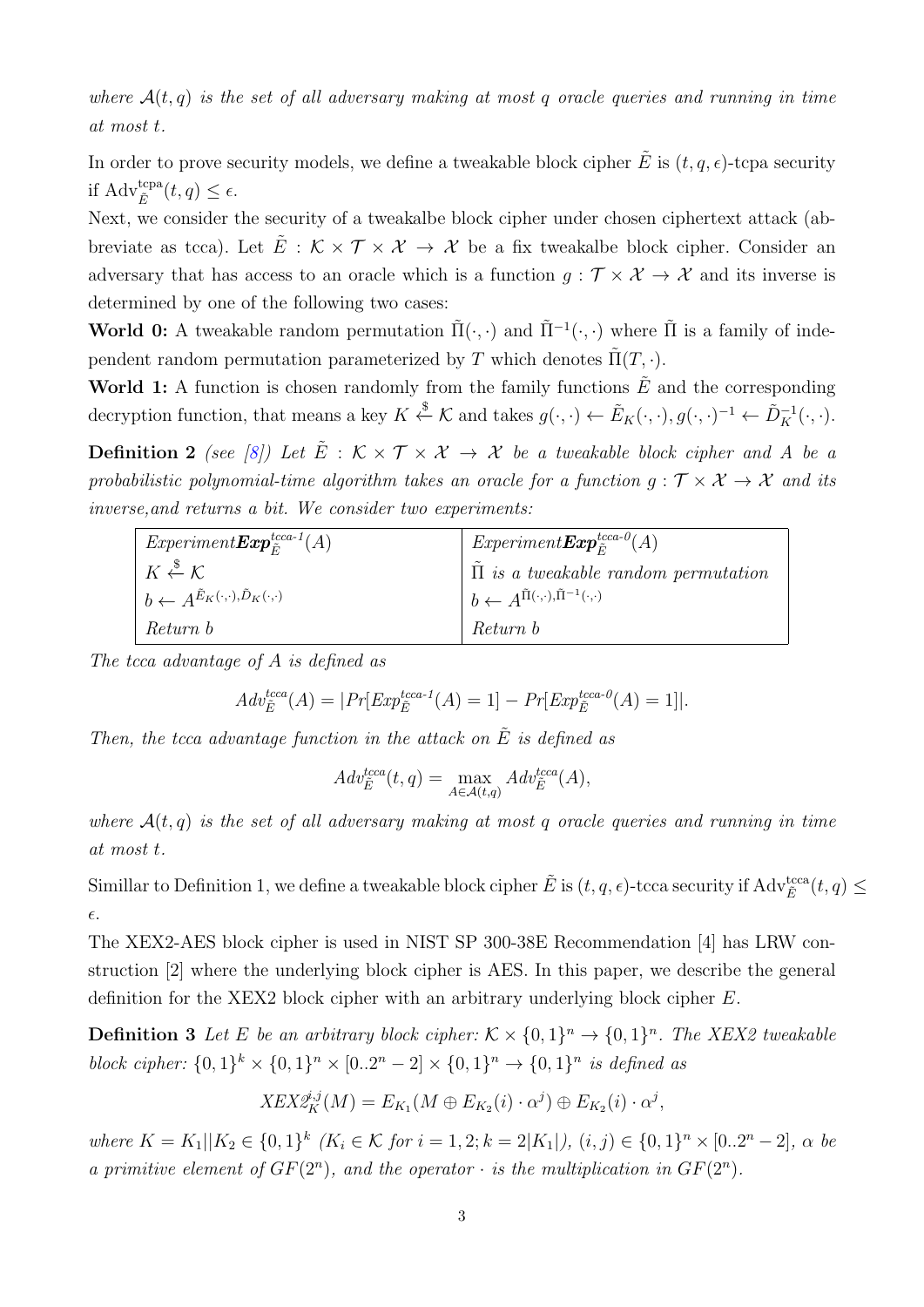The security of XEX2 under chosen ciphertext attack is obtained from the fact that it has LRW construction.

**Proposition 1** (see [\[9\]](#page-10-6)) Let  $E : \mathcal{K} \times \{0,1\}^n \to \{0,1\}^n$  be a security block cipher under ciphertext attack. Then, the XEX2 tweakable block cipher is security under ciphertext attack. Moreover,

$$
Adv_{XEX2}^{tcca}(t',q) \le 2Adv_E^{prp\text{-}cca}(t,q) + 3q^2/(2^n - 1),
$$

where  $t' = t + \mathcal{O}(q)$ ,  $Adv_E^{prp-cca}(t,q)$  is the advantage function under chosen ciphertext attack which distinguishes the block cipher E from a random permutation (see Def 4.8 [\[3\]](#page-10-8)).

The XTS mode can be regarded as an ECB-like mode over XEX2, but something specialciphertext stealing is employed for any fractional final block and its predecessor. In [\[4,](#page-10-2) [5\]](#page-10-3), XTS is described for the underlying block cipher which is AES with the block length  $n = 128$  bit. In this paper, we use the previous general definition of XEX2 to propose a general model for the XTS mode for an arbitrary underlying block cipher.

**Definition 4** Let  $E : \mathcal{K} \times \{0,1\}^n \rightarrow \{0,1\}^n$  be an arbitrary block cipher. The XTS mode constructs a function

$$
XTS_K^i: \mathcal{K}^2 \times \mathcal{T} \times \{0,1\}^N \to \{0,1\}^N,
$$

where  $i \in \mathcal{T} = \{0, 1\}^n, K = K_1 || K_2 \in \mathcal{K}^2, n \leq N \leq n \cdot (2^n - 1).$ With inputs are a key  $K \in \mathcal{K}^2$ , a tweakable  $i \in \mathcal{T}$  and a plaintext  $P \in \{0,1\}^N$ , the XTS mode operates as the following algorithm:

 $0$  Algorithm ${\cal XTS}_k^i(P)$  $1 K \in \mathcal{K}^2, i \in \{0,1\}^n, P \in \{0,1\}^N$  $2 P_0 P_1 \cdot P_m \leftarrow P$  where  $m = \lfloor |P|/n \rfloor - 1$  and  $|P_j| = n$  with  $0 \le j < m, 1 \le |P_m| \le n$  $3 b \leftarrow |P_m|$  $4 For j \leftarrow 0 to m - 1 do C_j \leftarrow XEX2_K^{i,j}(P_j)$ 5 If  $b = n$  then 6  $C_m \leftarrow XEX2_K^{i,m}(P_m)$ 7 else 8 C<sub>m</sub>||D ← C<sub>m−1</sub> where  $|C_m| = b$ 9  $C_{m-1}$  ←  $XEX2_K^{j,m}(P_m||D)$ 10 Endif 11 Return  $C_0 \cdots C_m$ 

# 3 The indistinguishability up-to-block of XTS

The XTS mode is not security tweakable block cipher under chosen plaintext attack: encrypting the same plaintext twice in the same sector will always result in an identical ciphertext. Thus, the XTS mode was considered in some more restrictive model [\[6\]](#page-10-0). In this part, we evaluate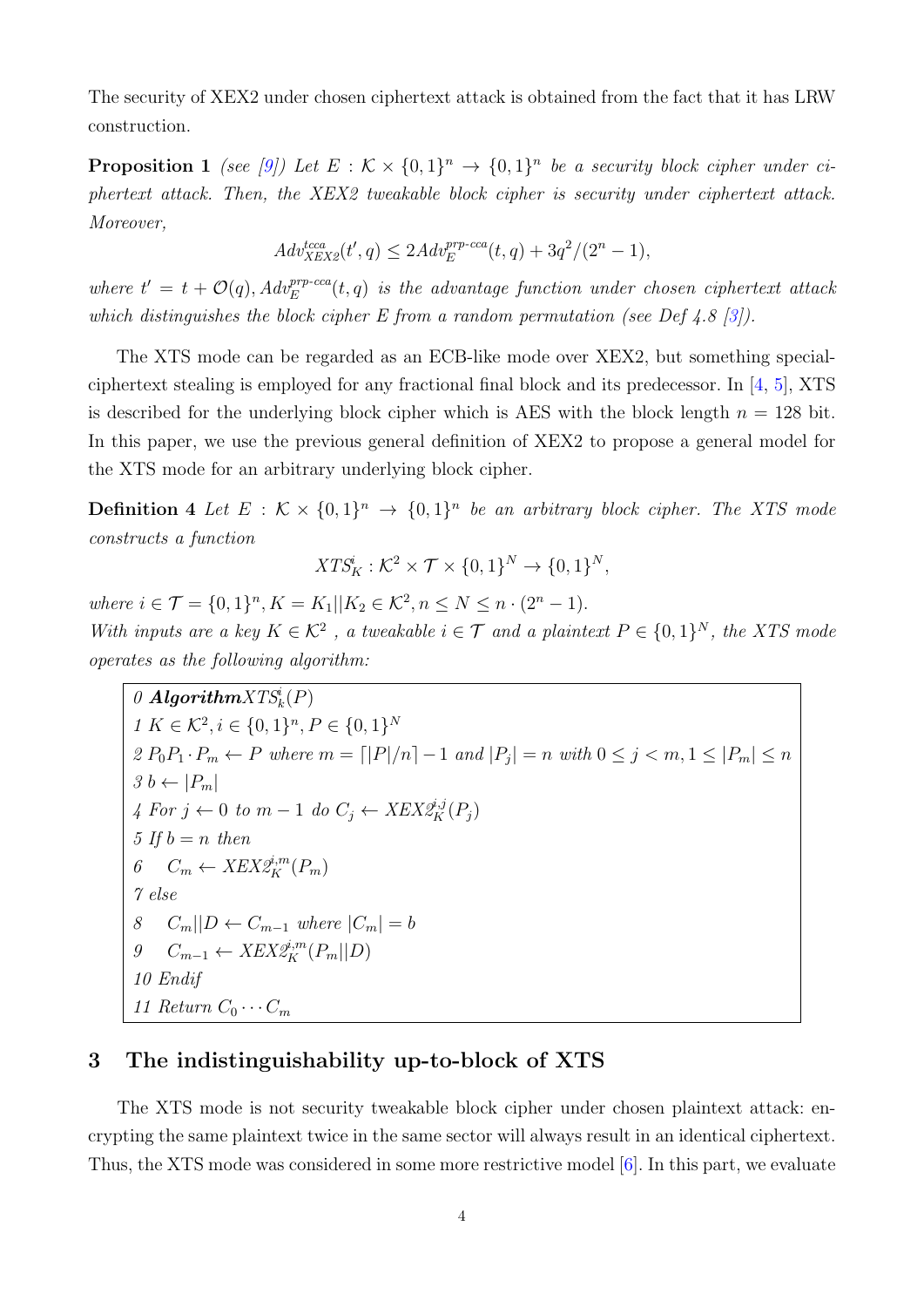XTS with the indistinguishability up-to-block. This security notion is described in [\[6\]](#page-10-0), however, ciphertext stealing is not considered. Moreover, the authors asserted (not proved) that: XTS is indistinguishable up-to-block. In order to evaluate for two cases, we represent the indistinguishability up-to-block under chosen plaintext attack and chosen ciphertext attack. Note that the adversary has the privilege choosing the sector which he wants to write plaintext.

Firstly, we consider the indistinguishability up-to-block under chosen plaintext attack (abbreviate as ub-cpa). The adversary is allowed to query a plaintext  $P$  and a tweak i. The authors [\[6\]](#page-10-0) presented this definition base on game models, however it has not the distinguishing advantage. In this paper, we represent in detail the definition of indistinguishability up-to-block based on oracle model, we also give the advantage function of the adversary. Now, we describe two oracles which the adversary must distinguish.

**World 1.** Firstly, a key  $K \xleftarrow{\$} \mathcal{K}$  is chosen randomly. Then, the oracle operates as follows. The oracle takes two inputs-a tweak  $i \in \{0,1\}^n$  and a plaintext  $P \in \mathcal{X}$  and produces as output a ciphert  $C \leftarrow \text{XTS}_{K}^{i}(P)$  for the adversary. We denote the oracle by  $\text{XTS}_{K}(\cdot)$ .

**World 0.** The oracle takes two inputs: a plaintext  $P \in \mathcal{X}$  and a tweak  $i \in \{0,1\}^n$ . Then, the oracle chooses randomly a permutation  $\Pi^{i,j}(\cdot) \in \text{Perm}(n)$  for every pair  $(i, j)$  where  $0 \leq j \leq m$ (note that this permutations are saved in the query process). When  $N$  is a multiple of  $n$ , the oracle encrypts  $C_j \leftarrow \Pi^{i,j}(P_j)$  where  $0 \leq j \leq m$ . When N is not a multiple of n or  $N = b \pmod{n}$ . If  $0 \le j \le m-1$ , the oracle encrypts  $C_j \leftarrow \prod^{i,j}(P_j)$ , then put  $C_m||D \leftarrow C_{m-1}$  with  $|C_m| = b$ and then encrypts  $C_{m-1} \leftarrow \prod^{i,j}(P_m||D)$ . The oracle outputs  $C = C_0||\cdots||C_m$ . We denote the oracle by  $\{\Pi(\cdot)\}.$ 

Definition 5 Let the XTS mode is determined by Definition 4 and A is an adversary that has access to an oracle. We consider the two following experiments:

| $Experiment {\cal E} xp_{XTS}^{ub-cpa-1}(\overline{A})$ | $Experiment \boldsymbol{Exp}^{ub\text{-}cpa-0}_{XTS}(A)$ |
|---------------------------------------------------------|----------------------------------------------------------|
| $K \overset{\$}{\leftarrow} \mathcal{K}$                |                                                          |
| $d \leftarrow A^{XTS_K(\cdot)}$                         | $d \leftarrow A^{\{\Pi(\cdot)\}}$                        |
| Return d                                                | Return d                                                 |

The ub-cpa advantage of A is defined as

$$
Adv_{XTS}^{ub\text{-}cpa}(A) = |Pr[Exp_{XTS}^{ub\text{-}cpa-1}(A) = 1] - Pr[Exp_{XTS}^{ub\text{-}cpa-0}(A) = 1]|.
$$

Then, ub-cpa advantage function in the attack on XTS is defined as

$$
Adv_{XTS}^{ub-cpa}(t, q, \sigma) = \max_{A \in \mathcal{A}(t, q, \sigma)} Adv_{XTS}^{ub-cpa}(A),
$$

where  $\mathcal{A}(t, q, \sigma)$  is the set of all adversary making at most q oracle queries with the total number of blocks at most  $\sigma$ , running in time at most t. We define a tweakable block cipher  $\tilde{E}$  is  $(t, q, \sigma, \epsilon)$ ub-cpa security if  $Adv_{XTS}^{ub-cpa}(t, q, \sigma) \leq \epsilon$ .

Next, we consider the indistinguishability up-to-block under chosen ciphertext attack (abbreviate as ub-cca). The adversary is allowed to query a plaintext  $P$  and a tweak  $i$  or query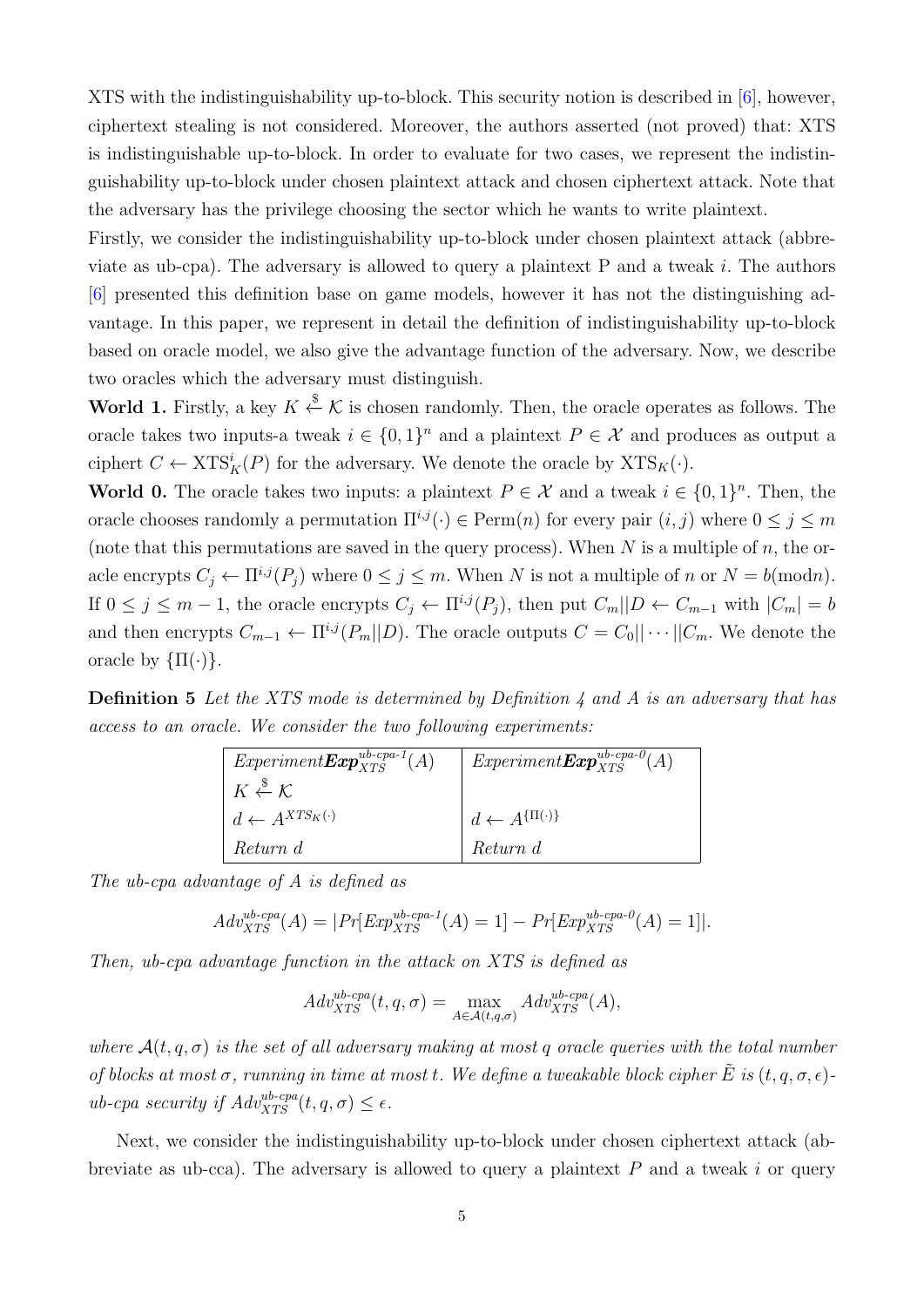a ciphertext  $C$  and a tweak  $i$ . We describe two oracles which the adversary must distinguish similarly to the chosen plaintext attack.

**World 0.** Firstly, a key  $K \xleftarrow{\$} \mathcal{K}$  is chosen randomly. Then, the oracle operates as follows. The oracle takes two inputs-a tweak  $i \in \{0,1\}^n$  and a plaintext  $P \in \mathcal{X}$  and produces as output a ciphertext  $C \leftarrow XTS_K^i(P)$  for the adversary. The oracle takes two inputs tweak  $i \in \{0,1\}^n$  and a plaintext  $C \in \mathcal{X}$  and produces as output a ciphertext  $P \leftarrow D_K^i(P)$  for the adversary. We denote the oracle by  $XTS_K(\cdot), XTS_K^{-1}(\cdot)$ .

World 1. If inputs are a tweak  $i$  and a plaintext  $P$  the oracle operates as the cpa case (note that permutations  $\Pi^{i,j}$  is saved). If inputs are a tweak  $i \in \{0,1\}^n$  and a ciphertext  $C \in \mathcal{X}$  the oracle operates as follows. When N is a multiple of n, the oracle decrypts  $P_j \leftarrow (\Pi^{i,j})^{-1}(C_j)$ where  $0 \leq j \leq m$ . When N is not a multiple of n or  $N = b \pmod{n}$ , the oracle decrypts  $P_j \leftarrow (\Pi^{i,j})^{-1}(C_j)$  where  $0 \leq j \leq m-2$ , then it decrypts  $P_m||D \leftarrow (\Pi^{i,m})^{-1}(C_{m-1})$  with  $|P_m| = b, P_{m-1} \leftarrow (\Pi^{i,m-1})^{-1}(C_m||D)$ . The oracle returns  $P = P_0||\cdots||P_m$ . We denote the oracle by  $\{\Pi(\cdot)\}, \{\Pi^{-1}(\cdot)\}.$ 

Definition 6 Let the XTS mode is determined by Definition 4 and A is an adversary that has access to the oracle. We consider the two following experiments:

| $Experiment {\bf Exp}^{ub\text{-}cca\text{-}1}_{XTS}(A)$ | $Experiment {\bf Exp}^{ub\text{-}cca\text{-}0}_{XTS}(A)$ |
|----------------------------------------------------------|----------------------------------------------------------|
| $K \overset{\$}{\leftarrow} \mathcal{K}$                 |                                                          |
| $d \leftarrow A^{XTS_K(\cdot), XTS_K^{-1}(\cdot)}$       | $d \leftarrow A^{\{\Pi(\cdot)\},\{\Pi^{-1}(\cdot)\}}$    |
| Return d                                                 | Return d                                                 |

The ub-cca advantage of A is defined as

$$
Adv_{XTS}^{ub-cca}(A) = |Pr[Exp_{XTS}^{ub-cca-1}(A) = 1] - Pr[Exp_{XTS}^{ub-cca-0}(A) = 1]|.
$$

Then, ub-cca advantage function in the attack on XTS is defined as

$$
Adv_{XTS}^{ub-cca}(t, q, \sigma) = \max_{A \in \mathcal{A}(t, q, \sigma)} Adv_{XTS}^{ub-cca}(A),
$$

where  $\mathcal{A}(t, q, \sigma)$  is the set of all adversary making at most q oracle queries with the total number of blocks at most  $\sigma$ , running in time at most t. We define a tweakable block cipher  $\hat{E}$  is  $(t, q, \sigma, \epsilon)$ ub-cca security if  $Adv_{XTS}^{ub-cca}(t, q, \sigma) \leq \epsilon$ .

Now, we present and prove Proposition 2 which states that XTS is ub-cca security.

**Proposition 2** Let  $E: \{0,1\}^n \times K \to \{0,1\}^n$  be a family of functions and XTS is determined by Definition  $\lambda$  using E as an underlying block cipher. We have:

$$
Adv_{XTS}^{ub\text{-}cca}(t',q,\sigma) \leq Adv_E^{prp\text{-}cca}(t,q) + 3q^2/(2^n - 1),
$$

where  $t'$  is a polynomial of  $t$ .

Proof. We only need prove for the case that uses ciphertext stealing. Using Proposition 1 we have

$$
Adv_{X\to X2}^{\text{tcca}}(t'', q) \le Adv_{E}^{\text{prp-cca}}(t, q) + 3q^2/(2^n - 1).
$$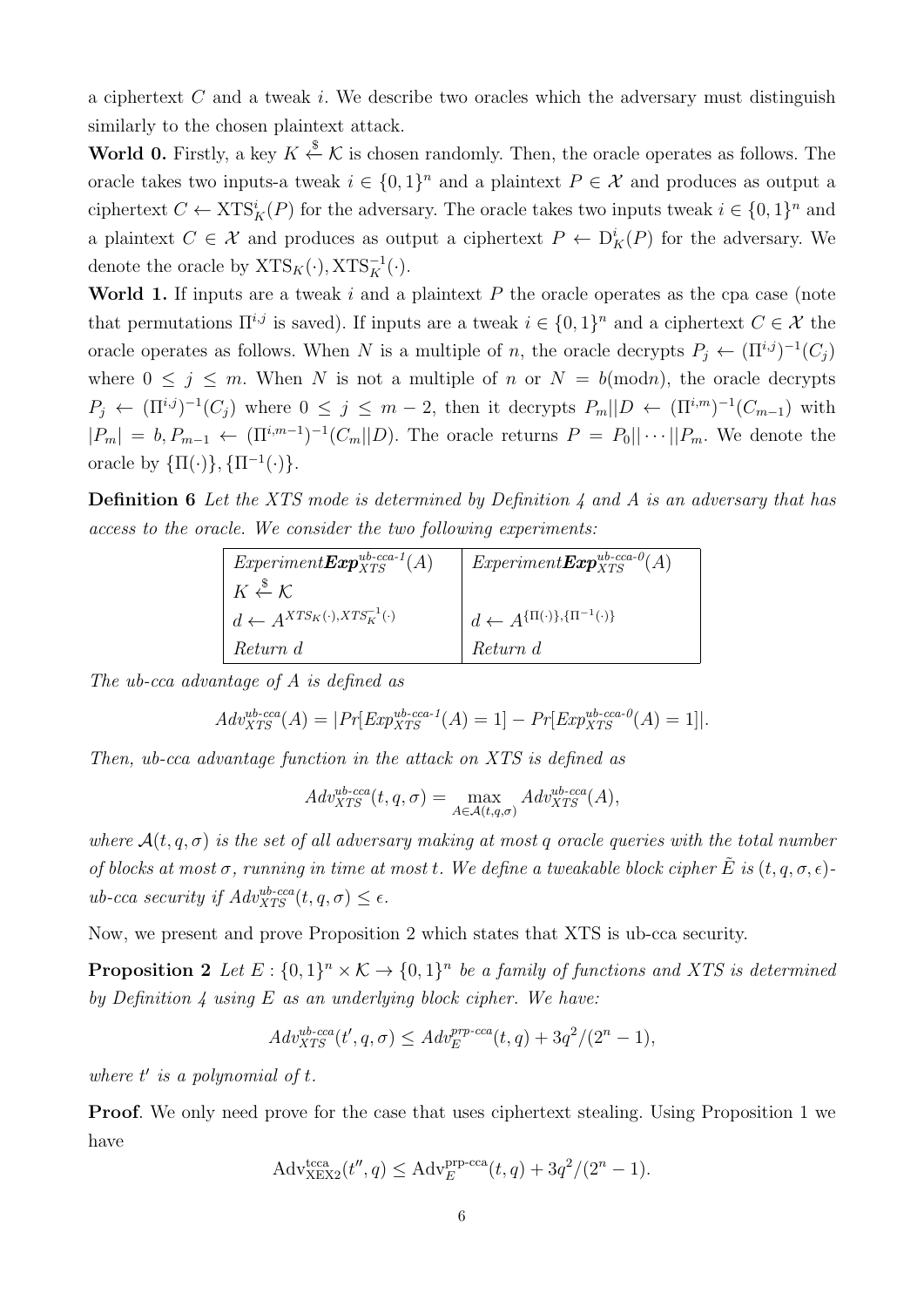We will prove that if there is an ub-cca adversary A on XTS, there will be exist a tcca adversary B on XEX2 such that

$$
\mathrm{Adv}^{\mathrm{ub-cca}}_{\mathrm{XTS}}(A) \leq \mathrm{Adv}^{\mathrm{tcca}}_{\mathrm{XEX2}}(B)
$$

For every ub-cca adversary A on XTS, we will construct a tcca adversary B on XEX2. If A queries a tweak i and a plaintext P, B separates  $P = P_0 || \cdots || P_m$  where  $|P_0| = \cdots = |P_{m-1}| = n$ and  $|P_m| = b < n$ . The adversary B queries consecutively  $(P_j, i, j)$  where  $j = 0, \dots, m-1$  to the oracle of XEX2 and receives  $C_0, \dots, C_{m-1}$ . The adversary B put  $C_m||D \leftarrow C_{m-1}$  and queries  $(P_m||D, i, m)$  to the oracle of XEX2, it receives  $C'_{m-1}$ . B returns  $C = C_0 || \cdots ||C_{m-2}|| C'_{m-1} || C_m$ . If A queries a tweak i and ciphertext C, B separates  $C = C_0 || \cdots || C_m$  where  $|C_0| = \cdots$  $|C_{m-1}| = n$  and  $|C_m| = b < n$ . The adversary B queries consecutively  $(C_{m-1}, i, m)$  where  $j = 0, \dots, m-2$  and receives  $P_0, \dots, P_{m-2}$ . B queries  $C_{m-1}, i, m$  and receives  $P_m||D$ . Then B queries  $(C_m||D, i, m-1)$  and receives  $P_{m-1}$ . B returns  $P = P_0||\cdots||P_m$ . If the adversary A returns a bit  $d$  after querying  $q$  times, the adversary  $B$  returns  $d$ .

If B is used the oracle  $\mathcal{O} = \text{XEX2}_K$ , the view that A runs as a subroutine of B same the view that A runs independently attacks on XTS. Thus, we have:

$$
Pr[Exp_{XTS}^{ub\text{-}cca-1}(A) = 1] = Pr[Exp_{XEX2}^{tcca-1}(B) = 1].
$$

B is used the oracle  $\mathcal{O} = \tilde{\Pi}(\cdot, \cdot)$ . Because of our construction so the probability that B returns 1 is the probability that A returns 1 in that case, we denote  $A^{\tilde{\Pi}(\cdot,\cdot)}$ . This means that:

$$
\Pr[A^{\tilde{\Pi}(\cdot,\cdot)}=1] = \Pr[\operatorname{Exp}^{\operatorname{tcca-0}}_{\operatorname{XEX2}}(B)=1].
$$

Now, we consider the view that A runs independently attacks on XTS and the view that A runs as a subroutine of B. Then, we present the relationship between two probabilities  $Pr[Exp_{XTS}^{ub-cca-0}(A) = 1]$  and  $Pr[A^{\tilde{\Pi}(\cdot,\cdot)} = 1]$ . In the first case, A receives answers from the permutations  $\Pi^{i,j}$  or  $(\Pi^{i,j})^{-1}$ . In the second case, A receives answers from the tweakable random permutations  $\tilde{\Pi}(\cdot,\cdot)$  or  $\tilde{\Pi}^{-1}(\cdot,\cdot)$ . Note that in the construction of  $\Pi^{i,j}$  or  $(\Pi^{i,j})^{-1}$ , values are chosen randomly. Thus, we can state that the view that  $B$  creates for  $A$  same as the view that A runs independently attacks on XTS. We have

$$
Pr[Exp_{XTS}^{ub\text{-}cca\text{-}0}(A) = 1] = Pr[Exp_{XEX2}^{t\text{-}cca\text{-}0}(B) = 1].
$$

From above arguments we have

$$
Adv_{XEX2}^{tcca}(B) = Adv_{XTS}^{ub-cca}(A).
$$

We get the proof for Proposition 2.  $\square$ 

### 4 The indistinguishability in the proposed security model

#### 4.1 Our security model

Typically, the XTS mode encrypts the same plaintext twice in the same sector number will produce an identical ciphertext. The authors of  $[6]$  presented the ideal that transforms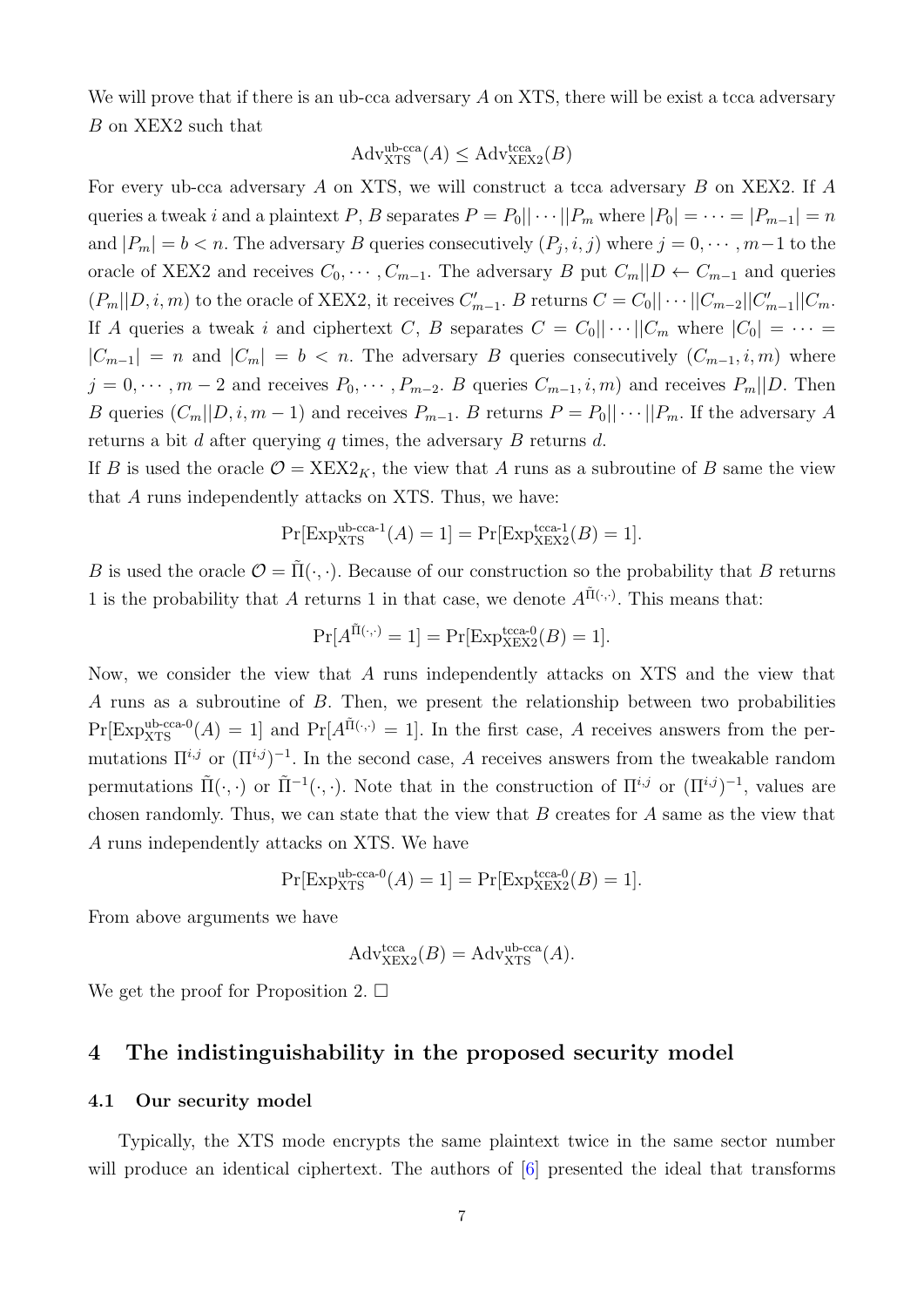the sector number to a random value. This allows us to encrypt the same plaintext in distinct ways for the same sector number. In this paper, we generalize the above ideal and present the detail distinguishing advantage. Instead of using the sector number  $i$ , we use a function  $\psi: \{0,1\}^s \times \{0,1\}^r \to \{0,1\}^n$  with number sector *i* and a random value *r* to generate a new value  $\psi(i, r) = i'$ ; then the plaintext will be encrypted by the index i' but the ciphertext is saved in the sector i. This means that the j<sup>th</sup> ciphertext block in the sector number i is determined by  $E_{K_1}(P \oplus E_{K_2}(i') \cdot \alpha^j) \oplus E_{K_2}(i') \cdot \alpha^j$ . Note that the combination  $i||R$  in [\[6\]](#page-10-0) is a special case of our model. In order to present the distinguishing advantage, we consider a family of function  $\psi$  which satisfies  $Pr[\psi(i_1, r_1) = \psi(i_2, r_2)] \leq \epsilon$  for every  $(i_1, r_1) \neq (i_2, r_2)$ , we call such function be an  $\epsilon$ -collision resistant function.

Next, we will present the security model for this ideal. Let  $\tilde{E}$  :  $K \times T \times X \to X$  be a fix tweakable block cipher. Consider an adversary that has access to an oracle which is one of two cases as follows:

**World 1.** Firstly, a key  $K \xleftarrow{\$} \mathcal{K}$  is chosen randomly. When the input is  $(i, P)$ , the oracle chooses  $r \stackrel{\$}{\leftarrow} \{0,1\}^r$  and computes  $i' \leftarrow \psi(i,r)$  then returns  $(i', C)$  where  $C = E_K^{i'}(P)$ . We denote the oracle by  $\tilde{E}_K(\cdot)$ 

**World 0.** The input is  $(i, P)$ . The oracle chooses  $r \stackrel{\$}{\leftarrow} \{0, 1\}^r$  and computes  $i' \leftarrow \psi(i, r)$  then returns  $(i', C)$  where  $C \leftarrow \tilde{\Pi}(i, P)$  and  $\tilde{\Pi}(\cdot, \cdot)$  is a tweakable random permutation  $(\tilde{\Pi}(i, \cdot))$  is a permutation which is chosen randomly form  $\text{Perm}(N)$ . We denote the oracle by  $\tilde{\Pi}(\cdot, \cdot)$ .

**Definition 7** Let  $\tilde{E}: K \times T \times X \to X$  X be a tweakalbe block cipher and A is a probability polynomial-time algorithm that has access the oracle. We consider two experiments:

| $^*$ Experiment $\pmb{Exp}^{topa-1}_{\tilde F}(A)$ | $Experiment \boldsymbol{Exp}^{tcpa-1}_{\tilde{\boldsymbol{r}}}(A)$                                                |
|----------------------------------------------------|-------------------------------------------------------------------------------------------------------------------|
| $K \overset{\$}{\leftarrow} \mathcal{K}$           | $\left( \Pi(\cdot, \cdot) \right)$ is a tweakable random permutation                                              |
| $r \stackrel{\$}{\leftarrow} \{0,1\}^r$            | $\begin{array}{ l} r \stackrel{\$}{\leftarrow} \{0,1\}^r\\ b \leftarrow A^{\tilde{\Pi}(\cdot,\cdot)} \end{array}$ |
| $b \leftarrow A^{\tilde{E}_K(\cdot)}$              |                                                                                                                   |
| Return b                                           | Return b                                                                                                          |

The tcpa advantage of A is defined as

$$
Adv_{\tilde{E}}^{tcpa}(A) = |Pr[Exp_{\tilde{E}}^{tcpa-1}(A) = 1] - Pr[Exp_{\tilde{E}}^{tcpa-0}(A) = 1]|.
$$

Then, tcpa advantage function in the attack on XTS is defined as

$$
Adv_{\tilde{E}}^{tcpa}(t,q) = \max_{A \in \mathcal{A}(t,q)} Adv_{\tilde{E}}^{tcpa}(A),
$$

where  $\mathcal{A}(t,q)$  is the set of all adversary making at most q oracle queries running in time at most t. We define a tweakable block cipher  $\tilde{E}$  is  $(t, q, \epsilon)$ -tcpa security if  $Adv_{\tilde{E}}^{top}(t, q) \leq \epsilon$ .

#### 4.2 Main result

From above definition, we present and prove for the following proposition.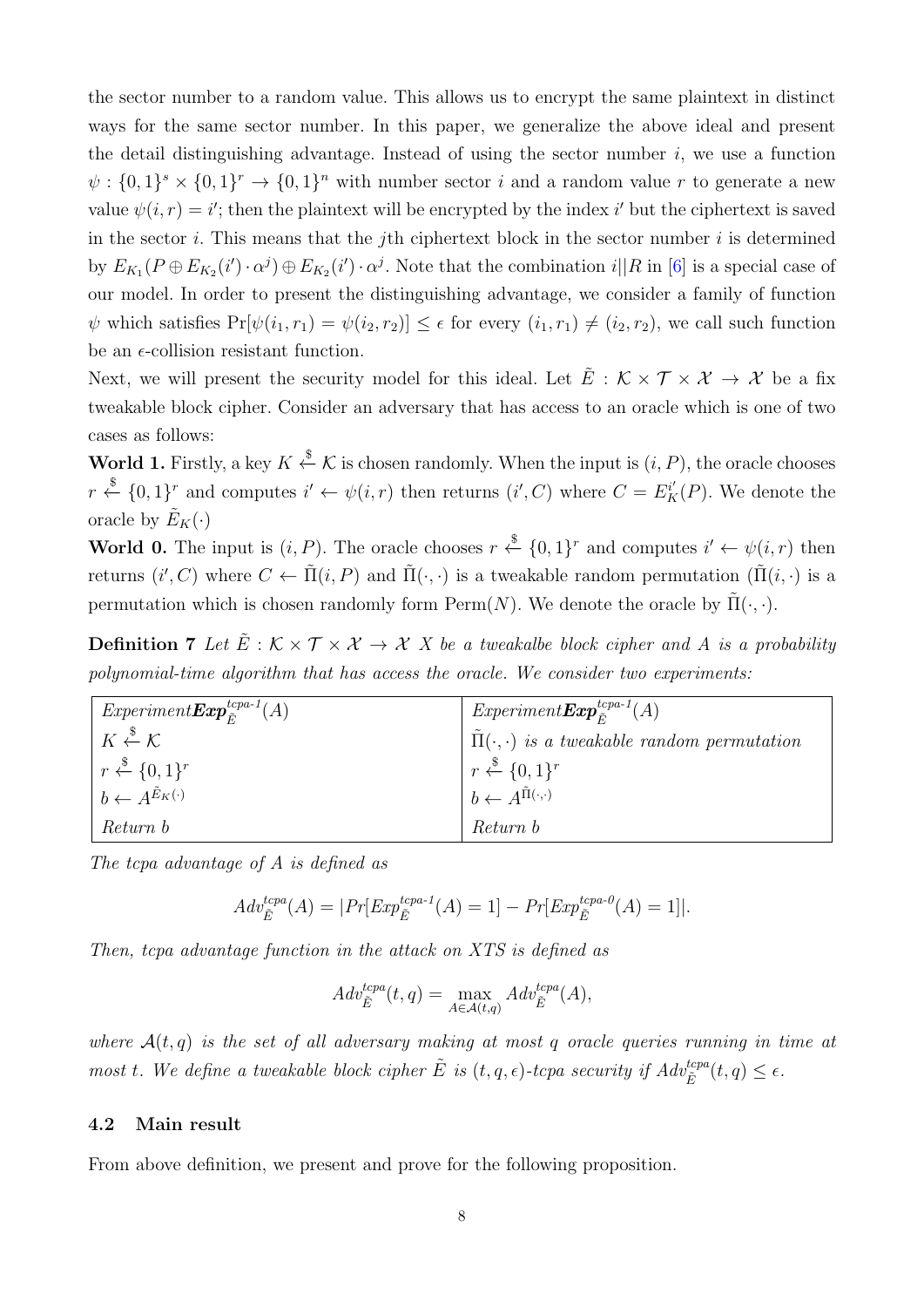**Proposition 3** Let  $E : \mathcal{K} \times \{0,1\}^n \rightarrow \{0,1\}^n$  is a family of functions and the XTS mode is defined by Definition 4 using E as an underlying block cipher. If  $\psi$  is an  $\epsilon$ -collision resistant function we have

$$
Adv_{XTS}^{tcpa}(t',q) \le 2Adv_E^{prp-cpa}(t,q) + 3q^2/(2^n - 1) + \epsilon,
$$

where t' is a polynomial of t,  $Adv_E^{prp-cap}(t,q)$  is the advantage function under chosen planitext attack which distinguishes the block cipher E from a random permutation (see Def 4.7 [\[3\]](#page-10-8)).

**Proof.** Using Proposition 1 we have

$$
Adv_{\text{XEX2}}^{\text{tcpa}}(t'', q) \le Adv_E^{\text{prp-cpa}}(t, q) + 3q^2/(2^n - 1).
$$

We will prove that if there is a tcpa adversary A on XTS, there will exist a tcpa adversary B on XEX2 such that

$$
Adv_{\text{XTS}}^{\text{tcpa}} \leq Adv_{\text{XEX2}}^{\text{tcpa}}(B) + \epsilon.
$$



Figure 1: The diagram builds an adversary B on XEX2 from an adversary A on XTS

For every tcpa adversary A on XTS, we will construct a tcpa adversary B on XEX2. If A queries  $(i, P)$  where  $|P| = N$ , B chooses a random value  $r \stackrel{\$}{\leftarrow} \{0, 1\}^r$  and computes  $i' \leftarrow \psi(i, r)$ , then B separates  $P = P_0 || \cdots || P_m$  where  $|P_0| = \cdots = |P_{m-1}| = n$  and  $|P_m| = b \le n$ . When  $b = n, B$  queries consecutively  $(i', j, P_j)$  to the oracle O of XEX2 where  $0 \leq j \leq m$  and it receives  $C_j$ . When  $b < n$ , B queries consecutively  $(i', j, P_j)$  to the oracle O of XEX2 where  $0 \leq j \leq m-1$  and it receives  $C_j$ . Next, B puts  $C_m||D \leftarrow C_{m-1}$  where  $|C_m| = b$  and queries  $(i', m, P_m||D)$  to the oracle. B is returned a value which names  $C_{m-1}$ . Finally, B returns  $(i', C)$ where  $C = C_0 || \cdots || C_m$ . If the adversary A returns a bit d after querying q times, the adversary B returns d. Note that, we only need consider for the case that  $b < n$ .

If B is used the oracle  $\mathcal{O} = \text{XEX2}_K$ , the view that A runs as a subroutine of B sames the view that A runs independently attacks on XTS. Thus, we have:

$$
Pr[Exp_{XTS}^{tcpa-1}(A) = 1] = Pr[Exp_{XEX2}^{tcpa-1}(B) = 1].
$$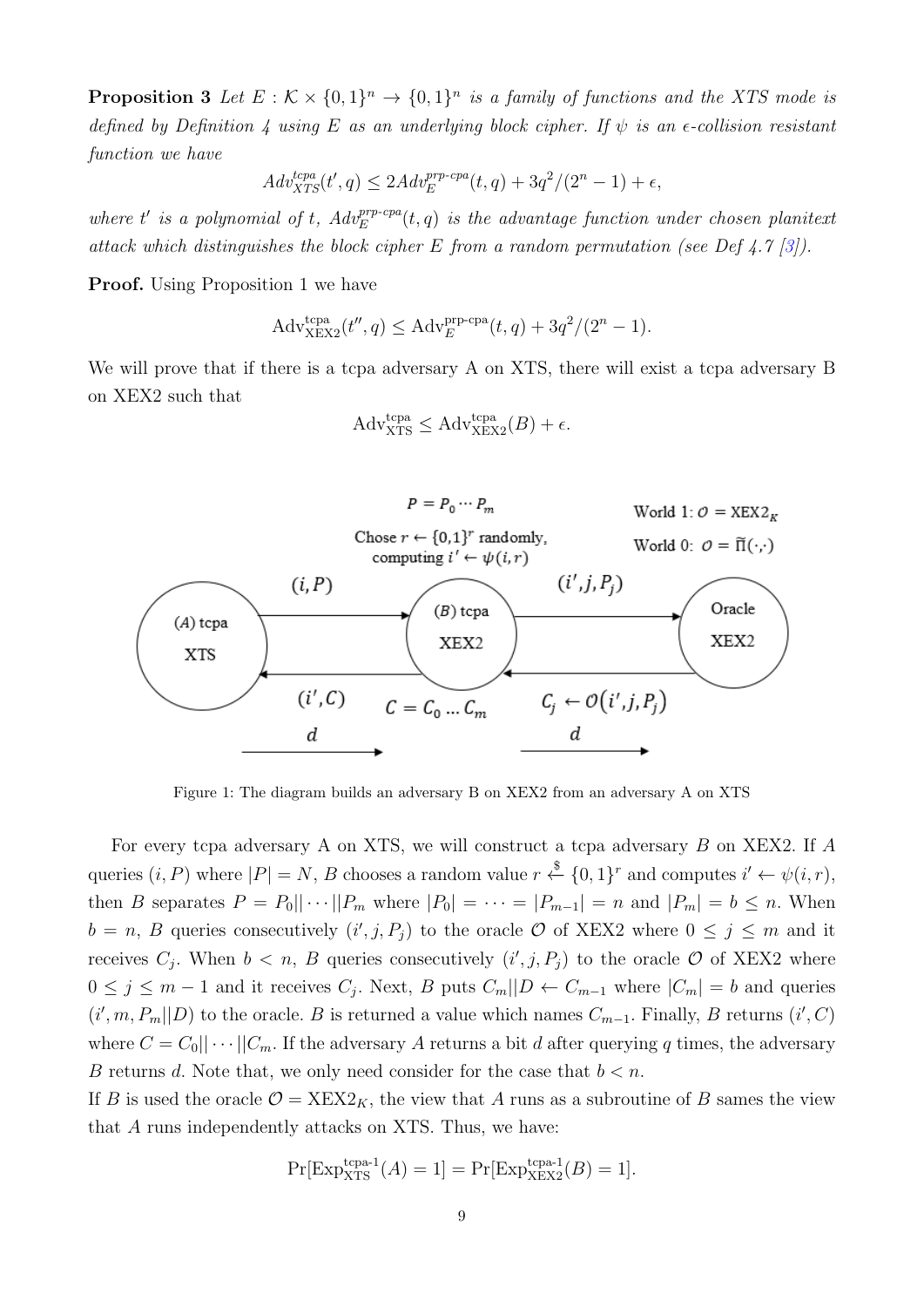If B is used the oracle  $\mathcal{O} = \tilde{\Pi}(\cdot, \cdot)$ , the ciphertext that A is returned when running as a subroutine of B is  $(i', C)$  where  $C = C_0 || \cdots || C_m$  and  $C_j = \prod^{i',j}(P_j)$  with  $0 \le j \le m - 1$  $2, C_m||D = \Pi^{i',m-1}(P_{m-1}), |C_m| = b$  and  $C_{m-1} = \Pi^{i',m}(P_m||D)$  where  $\Pi^{i',j}(\cdot) = \Pi((i',j),\cdot)$  is a permutation which is chosen randomly in Perm $(n)$ . Thus,  $C_i$  are random and independent values so  $C$  is a random value. In the case that  $A$  runs independently attacks on XTS, the ciphertext that A is returned is  $C = \tilde{\Pi}(i', P)$  where  $\tilde{\Pi}(i', \cdot)$  is a permutation which is chosen randomly in  $\text{Perm}(N)$ . We will compare the view of A in both cases. If the tweak i' that is generated by  $\psi(i, r)$  in q times is different, then the view that A runs as a subroutine of B same the view that A runs independently attacks on XTS. Indeed, ciphertexts that is returned to  $A$  are random and independent values in the both cases. If there is the tweak  $i'$  that repeats twice in  $q$  times, then the ciphertexts  $C$  are not independent so the view of  $A$  is different in two cases, however this has probability at most  $\epsilon$ . Thus, we have

$$
\Pr[\mathrm{Exp}_{\mathrm{XEX2}}^{\mathrm{topa-0}}(B) = 1] - \Pr[\mathrm{Exp}_{\mathrm{XTS}}^{\mathrm{topa-0}}(A) = 1] \le \epsilon.
$$

From above arguments we have

$$
Adv_{\text{XTS}}^{\text{tcpa}}(A) = \Pr[\text{Exp}_{\text{XTS}}^{\text{tcpa-1}}(A) = 1] - \Pr[\text{Exp}_{\text{XTS}}^{\text{tcpa-0}}(A) = 1]
$$
  
\n
$$
\leq \Pr[\text{Exp}_{\text{XEX2}}^{\text{tcpa-1}}(B) = 1] - \Pr[\text{Exp}_{\text{XEX2}}^{\text{tcpa-0}}(B) = 1] + \epsilon
$$
  
\n
$$
= Adv_{\text{XEX2}}^{\text{tcpa}}(B) + \epsilon
$$

We get the proof for Proposition  $3.\Box$ 

The ideal of [\[6\]](#page-10-0) is a special case of our model where the function  $\psi(i, r) = i||r$ . It is easy to see that  $\epsilon = 1/2^r$ . From Proposition 3, the tcpa advantage in the model which was proposed in [\[6\]](#page-10-0) is:

$$
Adv_{\text{XTS}}^{\text{tcpa}} \le 2Adv_E^{\text{prp-cpa}} + 3q^2/(2^n - 1) + 1/2^r.
$$

Note. In [\[6\]](#page-10-0) commented that the values of r may be very small, this means that  $\epsilon$  is nonnegligible. By our result, we can state that the XTS mode in this model is distinguishability. Moreover, we can realize that the model in [\[6\]](#page-10-0) is attacked easily on the indistinguishability when an adversary repeats consecutively queries.

### 5 Conclusion

In conclusion, the XTS mode is indistinguishability up-to-block even it uses ciphertext stealing. Moreover, we present the evaluation for the indistinguishability of XTS in security model which based on an  $\epsilon$ -collision resistant function to transform sector number. The theoretic result shows that the indistinguishability of XTS is guaranteed when the random value r is large enough. However, in order to actualise requests in our model there requires some technology problems that solve the storage of the added random value. In the future, we hope that there are another technology solution more effective.